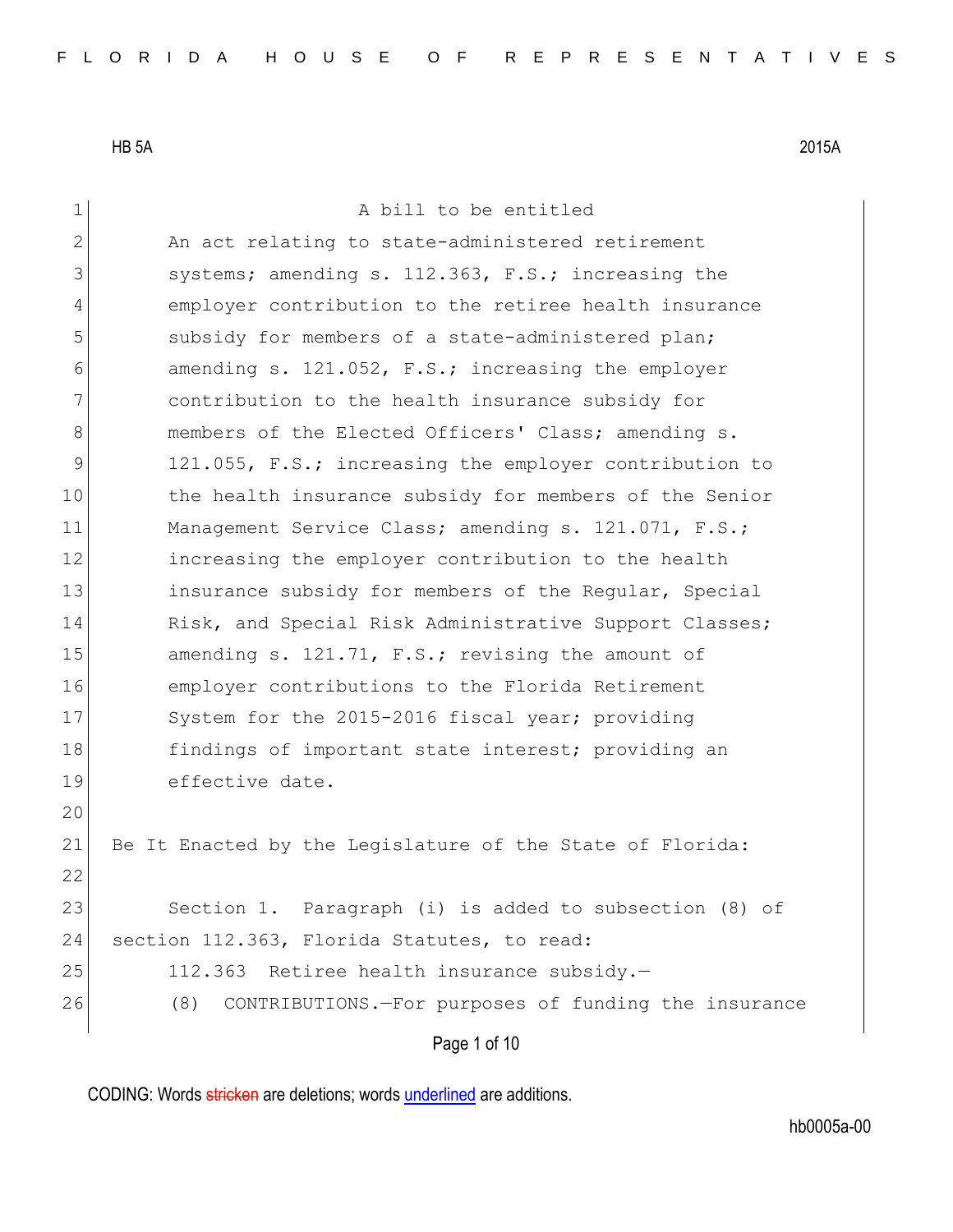| 27 | subsidy provided by this section:                                |
|----|------------------------------------------------------------------|
| 28 | Beginning July 1, 2015, the employer of each member of<br>(i)    |
| 29 | a state-administered plan shall contribute 1.66 percent of gross |
| 30 | compensation each pay period.                                    |
| 31 |                                                                  |
| 32 | Such contributions shall be submitted to the Department of       |
| 33 | Management Services and deposited in the Retiree Health          |
| 34 | Insurance Subsidy Trust Fund.                                    |
| 35 | Section 2. Paragraph (d) of subsection (7) of section            |
| 36 | 121.052, Florida Statutes, is amended to read:                   |
| 37 | 121.052 Membership class of elected officers.-                   |
| 38 | (7)<br>CONTRIBUTIONS.-                                           |
| 39 | (d)<br>The following table states the required employer          |
| 40 | contribution on behalf of each member of the Elected Officers'   |
| 41 | Class in terms of a percentage of the member's gross             |
| 42 | compensation. Such contribution constitutes the entire health    |
| 43 | insurance subsidy contribution with respect to each such member. |
| 44 | A change in the contribution rate is effective with the first    |
| 45 | salary paid on or after the beginning date of the change. The    |
| 46 | retiree health insurance subsidy contribution rate is as         |
| 47 | follows:                                                         |
| 48 |                                                                  |
|    | Dates of Contribution<br>Contribution                            |
|    | Rate Changes<br>Rate                                             |
| 49 |                                                                  |
|    | October 1, 1987, through December 31, 1988<br>0.24%              |
|    | Page 2 of 10                                                     |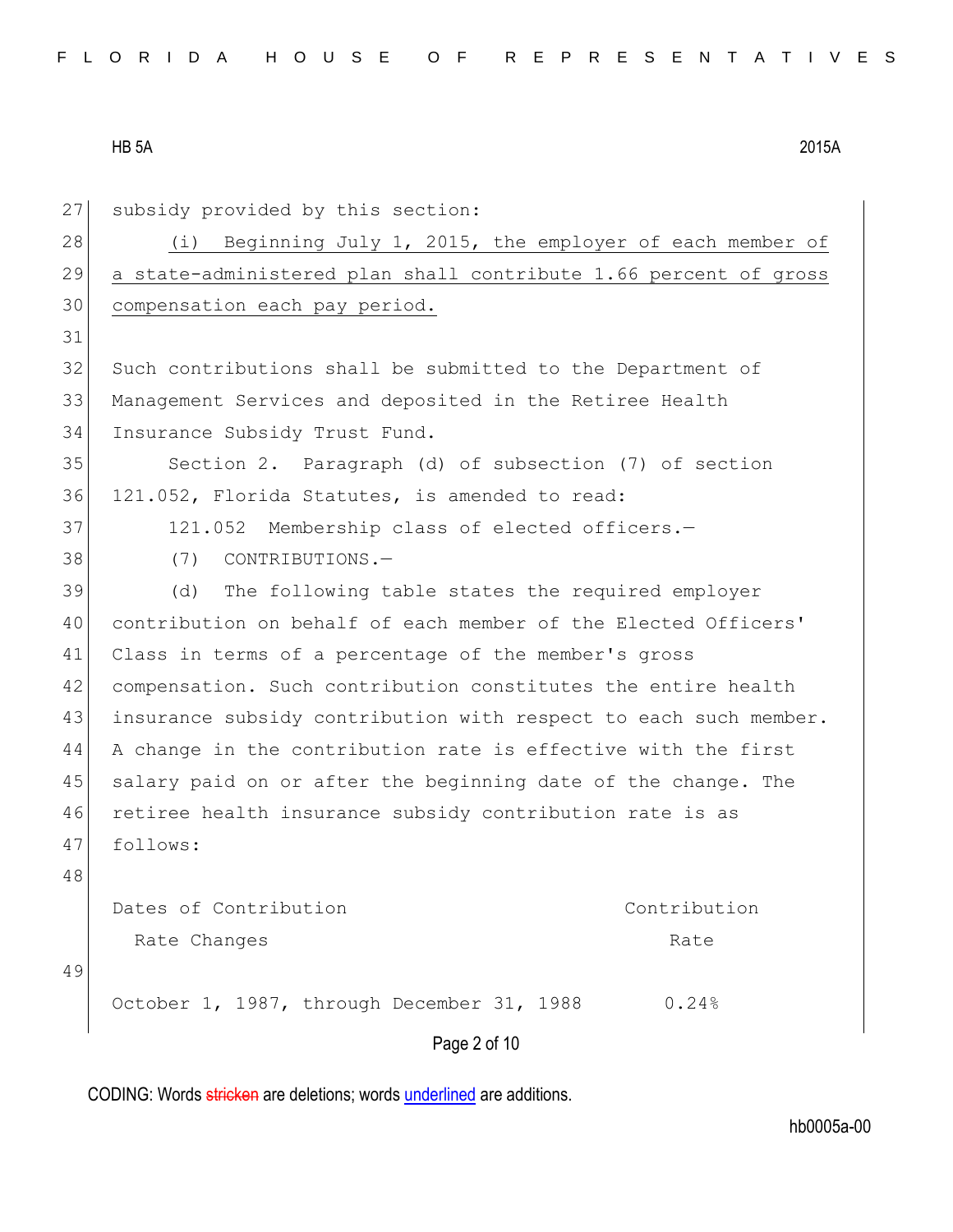| FLORIDA HOUSE OF REPRESENTATIVES |  |  |  |  |  |  |  |  |  |  |  |  |  |  |  |  |  |  |  |  |  |  |  |  |  |  |  |  |  |  |  |
|----------------------------------|--|--|--|--|--|--|--|--|--|--|--|--|--|--|--|--|--|--|--|--|--|--|--|--|--|--|--|--|--|--|--|
|----------------------------------|--|--|--|--|--|--|--|--|--|--|--|--|--|--|--|--|--|--|--|--|--|--|--|--|--|--|--|--|--|--|--|

| HB <sub>5</sub> A | 2015A |
|-------------------|-------|
|-------------------|-------|

| 50 |                                                                  |
|----|------------------------------------------------------------------|
| 51 | January 1, 1989, through December 31, 1993<br>0.48%              |
|    | 0.56%<br>January 1, 1994, through December 31, 1994              |
| 52 |                                                                  |
|    | 0.66%<br>January 1, 1995, through June 30, 1998                  |
| 53 |                                                                  |
|    | 0.94%<br>July 1, 1998, through June 30, 2001                     |
| 54 |                                                                  |
|    | July 1, 2001, through June 30, 2013<br>1.11%                     |
| 55 |                                                                  |
|    | July 1, 2013, through June 30, 2014<br>1.20%                     |
| 56 |                                                                  |
|    | Effective July 1, 2014, through June 30,                         |
|    | 1.26%<br>2015                                                    |
| 57 |                                                                  |
|    | Effective July 1, 2015<br>1.66%                                  |
| 58 |                                                                  |
| 59 | Such contributions and accompanying payroll data are due and     |
| 60 | payable no later than the 5th working day of the month           |
| 61 | immediately following the month during which the payroll period  |
| 62 | ended and shall be deposited by the administrator in the Retiree |
| 63 | Health Insurance Subsidy Trust Fund.                             |
| 64 | Section 3. Paragraph (d) of subsection (3) of section            |
| 65 | 121.055, Florida Statutes, is amended to read:                   |
| 66 | 121.055 Senior Management Service Class. - There is hereby       |
|    | Page 3 of 10                                                     |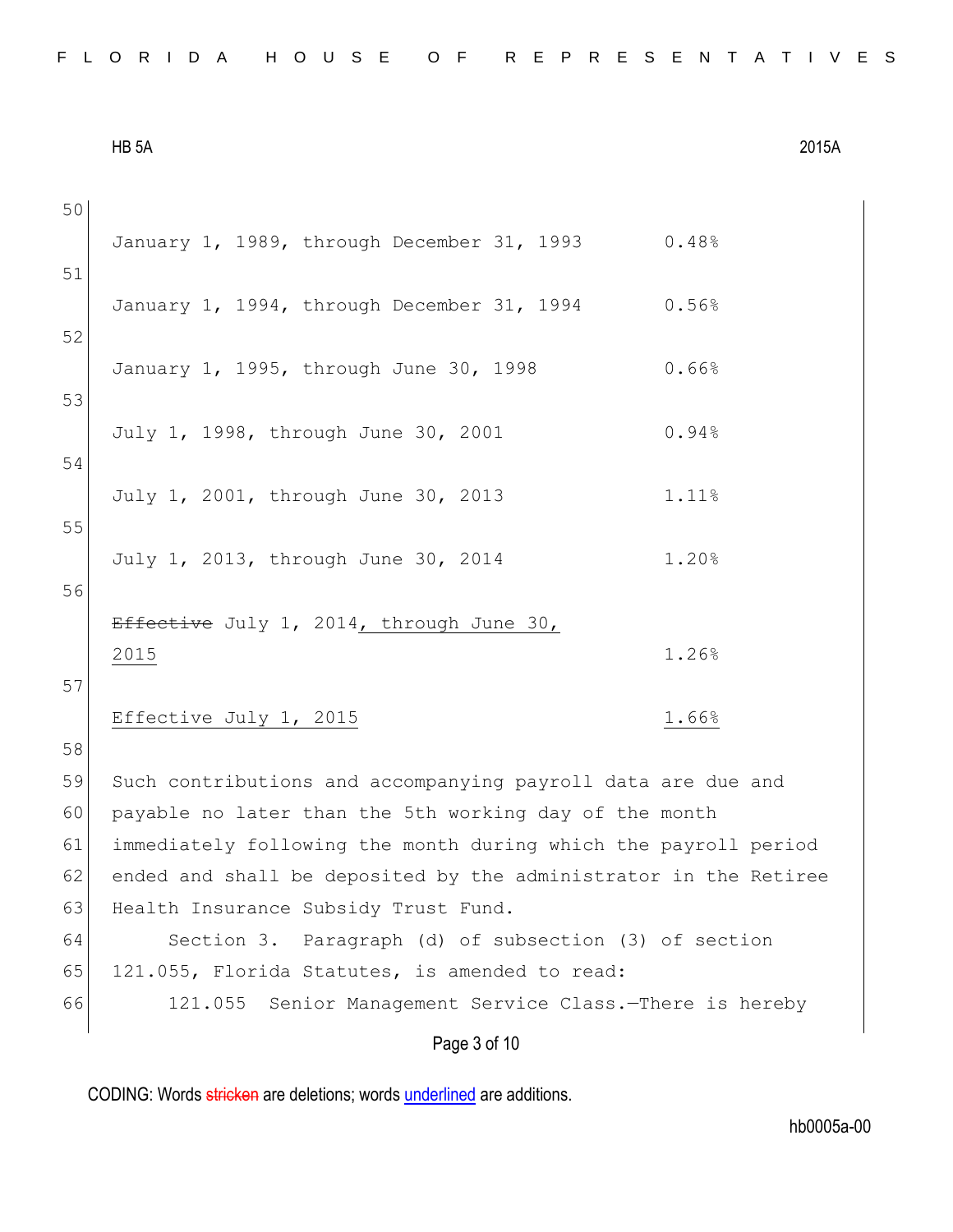Page 4 of 10 67 established a separate class of membership within the Florida 68 Retirement System to be known as the "Senior Management Service 69 Class," which shall become effective February 1, 1987. 70 (3) 71 (d) The following table states the required employer 72 contribution on behalf of each member of the Senior Management 73 Service Class in terms of a percentage of the member's gross 74 compensation. Such contribution constitutes the entire health 75 insurance subsidy contribution with respect to each such member. 76 A change in the contribution rate is effective with the first 77 salary paid on or after the beginning date of the change. The 78 retiree health insurance subsidy contribution rate is as 79 follows: 80 Dates of Contribution Rate Changes Contribution Rate 81 82 October 1, 1987, through December 31, 1988 0.24% 83 January 1, 1989, through December 31, 1993 0.48% 84 January 1, 1994, through December 31, 1994 0.56% 85 January 1, 1995, through June 30, 1998 0.66%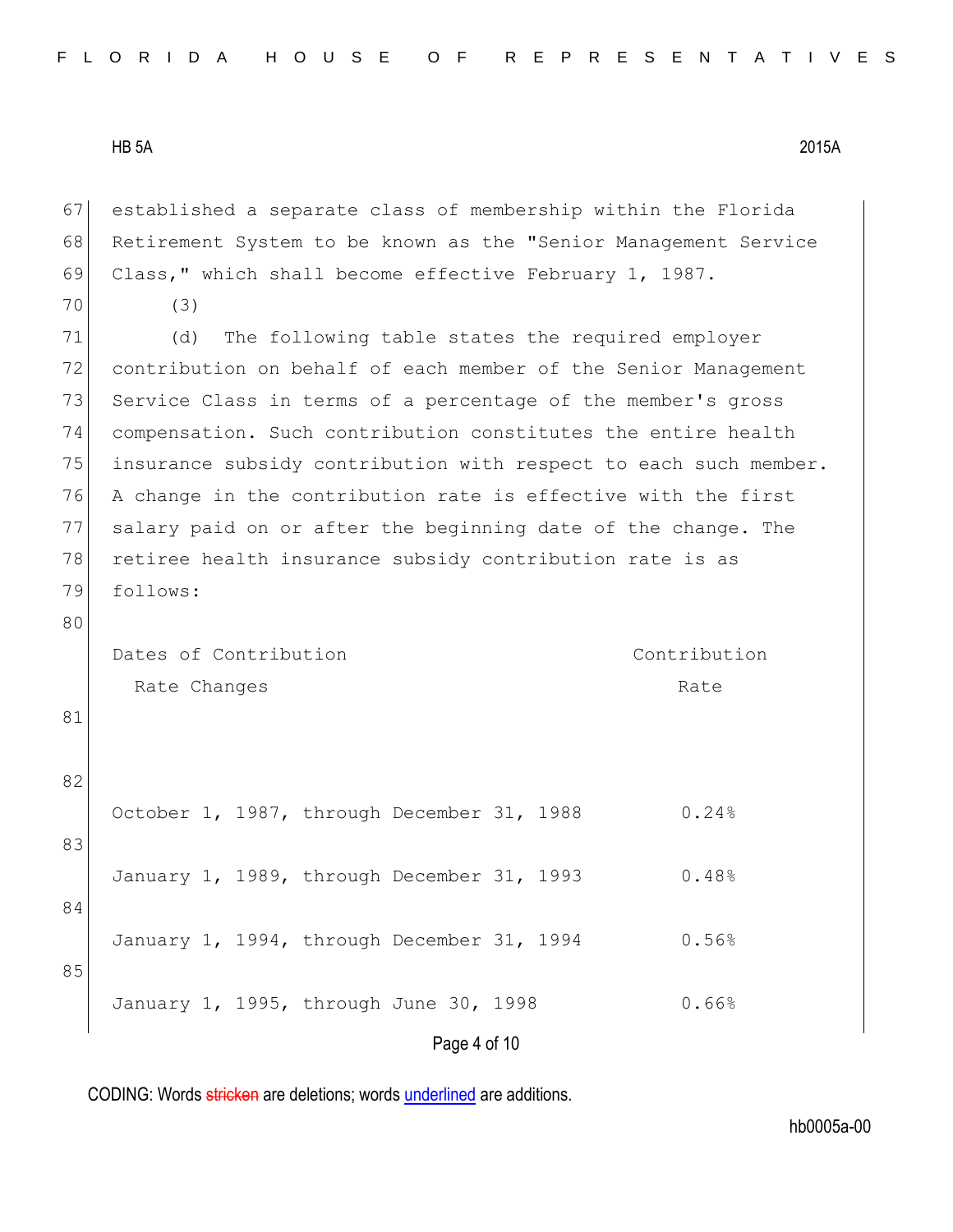| 86  |                                                                  |  |  |  |  |  |  |  |  |  |
|-----|------------------------------------------------------------------|--|--|--|--|--|--|--|--|--|
| 87  | 0.94%<br>July 1, 1998, through June 30, 2001                     |  |  |  |  |  |  |  |  |  |
|     | July 1, 2001, through June 30, 2013<br>1.11%                     |  |  |  |  |  |  |  |  |  |
| 88  |                                                                  |  |  |  |  |  |  |  |  |  |
| 89  | July 1, 2013, through June 30, 2014<br>1.20%                     |  |  |  |  |  |  |  |  |  |
|     |                                                                  |  |  |  |  |  |  |  |  |  |
|     | Effective July 1, 2014, through June 30, 2015<br>1.26%           |  |  |  |  |  |  |  |  |  |
| 90  |                                                                  |  |  |  |  |  |  |  |  |  |
|     | Effective July 1, 2015<br>1.66%                                  |  |  |  |  |  |  |  |  |  |
| 91  |                                                                  |  |  |  |  |  |  |  |  |  |
| 92  | Such contributions and accompanying payroll data are due and     |  |  |  |  |  |  |  |  |  |
| 93  | payable no later than the 5th working day of the month           |  |  |  |  |  |  |  |  |  |
| 94  | immediately following the month during which the payroll period  |  |  |  |  |  |  |  |  |  |
| 95  | ended and shall be deposited by the administrator in the Retiree |  |  |  |  |  |  |  |  |  |
| 96  | Health Insurance Subsidy Trust Fund.                             |  |  |  |  |  |  |  |  |  |
| 97  | Section 4. Subsection (4) of section 121.071, Florida            |  |  |  |  |  |  |  |  |  |
| 98  | Statutes, is amended to read:                                    |  |  |  |  |  |  |  |  |  |
| 99  | 121.071 Contributions.-Contributions to the system shall         |  |  |  |  |  |  |  |  |  |
| 100 | be made as follows:                                              |  |  |  |  |  |  |  |  |  |
| 101 | The following table states the required employer<br>(4)          |  |  |  |  |  |  |  |  |  |
| 102 | contribution on behalf of each member of the Regular Class,      |  |  |  |  |  |  |  |  |  |
| 103 | Special Risk Class, or Special Risk Administrative Support Class |  |  |  |  |  |  |  |  |  |
| 104 | in terms of a percentage of the member's gross compensation.     |  |  |  |  |  |  |  |  |  |
| 105 | Such contribution constitutes the entire health insurance        |  |  |  |  |  |  |  |  |  |
| 106 | subsidy contribution with respect to each such member. A change  |  |  |  |  |  |  |  |  |  |
|     | Page 5 of 10                                                     |  |  |  |  |  |  |  |  |  |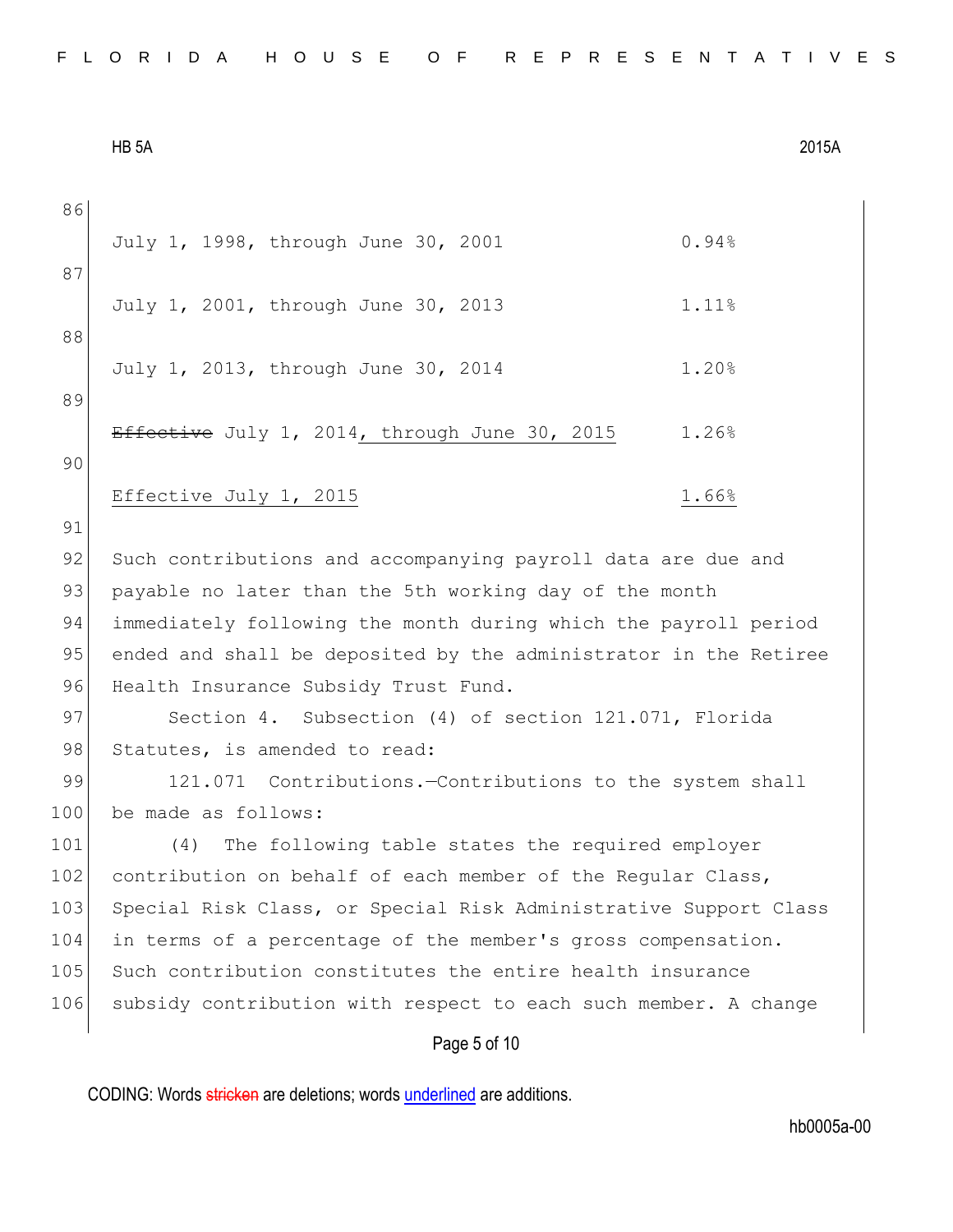|  |  |  |  |  |  |  |  |  |  |  |  |  | FLORIDA HOUSE OF REPRESENTATIVES |  |  |  |  |  |  |  |  |  |  |  |  |  |  |  |  |  |  |  |  |  |
|--|--|--|--|--|--|--|--|--|--|--|--|--|----------------------------------|--|--|--|--|--|--|--|--|--|--|--|--|--|--|--|--|--|--|--|--|--|
|--|--|--|--|--|--|--|--|--|--|--|--|--|----------------------------------|--|--|--|--|--|--|--|--|--|--|--|--|--|--|--|--|--|--|--|--|--|

107 in the contribution rate is effective with the first salary paid  $108$  on or after the beginning date of the change. The retiree health 109 insurance subsidy contribution rate is as follows: 110

|     | Dates of Contribution                                         | Contribution |  |  |  |  |  |  |
|-----|---------------------------------------------------------------|--------------|--|--|--|--|--|--|
|     | Rate Changes                                                  | Rate         |  |  |  |  |  |  |
| 111 |                                                               |              |  |  |  |  |  |  |
| 112 | October 1, 1987, through December 31, 1988                    | 0.24%        |  |  |  |  |  |  |
|     | January 1, 1989, through December 31, 1993                    | 0.48%        |  |  |  |  |  |  |
| 113 | January 1, 1994, through December 31, 1994                    | 0.56%        |  |  |  |  |  |  |
| 114 | January 1, 1995, through June 30, 1998                        | 0.66%        |  |  |  |  |  |  |
| 115 | July 1, 1998, through June 30, 2001                           | 0.94%        |  |  |  |  |  |  |
| 116 |                                                               |              |  |  |  |  |  |  |
| 117 | July 1, 2001, through June 30, 2013                           | 1.11%        |  |  |  |  |  |  |
| 118 | July 1, 2013, through June 30, 2014                           | 1.20%        |  |  |  |  |  |  |
|     | Effective July 1, 2014, through June 30, 2015                 | 1.26%        |  |  |  |  |  |  |
| 119 | Effective July 1, 2015                                        | 1.66%        |  |  |  |  |  |  |
| 120 |                                                               |              |  |  |  |  |  |  |
| 121 | Such contributions shall be deposited by the administrator in |              |  |  |  |  |  |  |
|     | Page 6 of 10                                                  |              |  |  |  |  |  |  |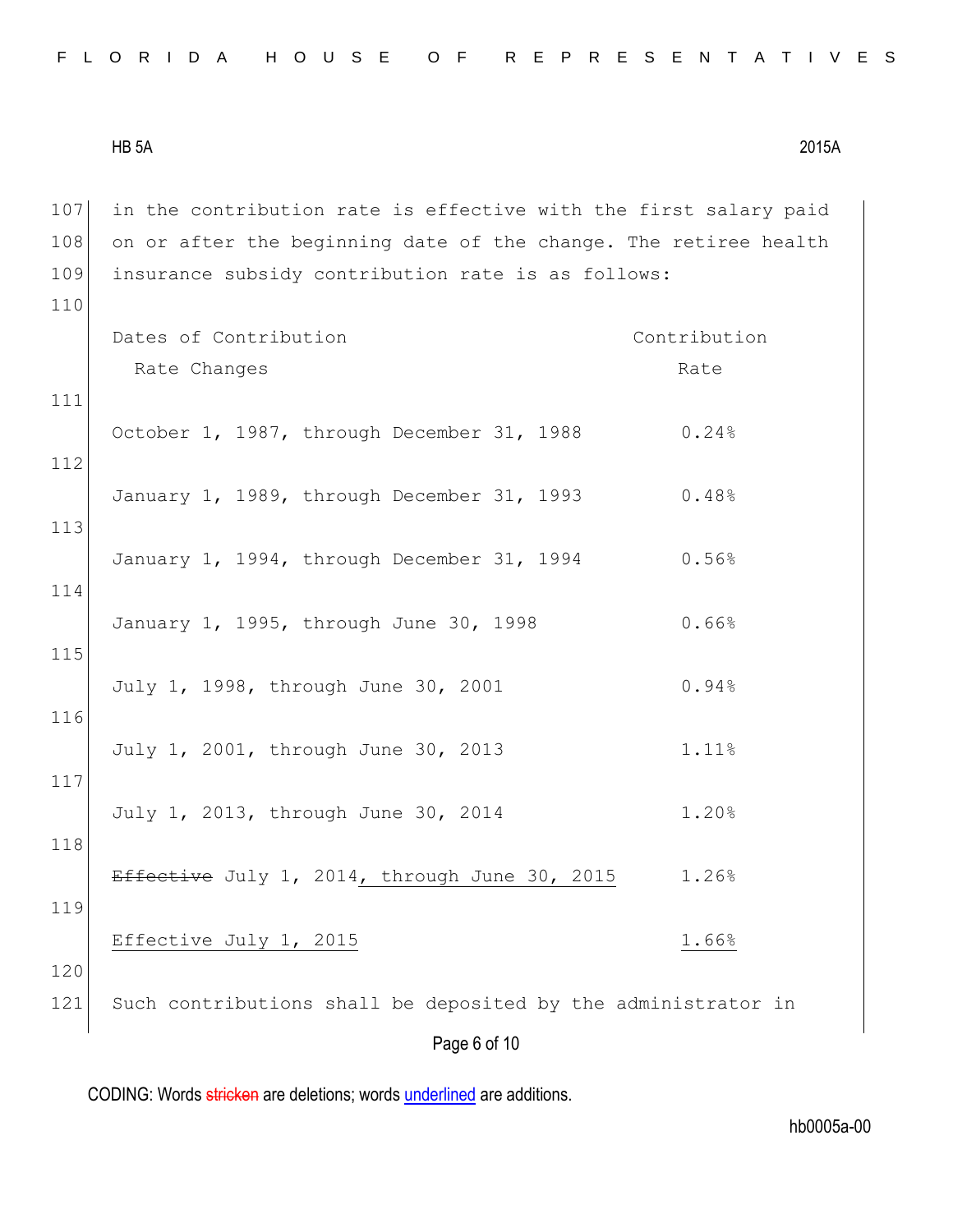122 the Retiree Health Insurance Subsidy Trust Fund. 123 Section 5. Subsections (4) and (5) of section 121.71, 124 Florida Statutes, are amended to read: 125 121.71 Uniform rates; process; calculations; levy.-126 (4) Required employer retirement contribution rates for 127 each membership class and subclass of the Florida Retirement 128 System for both retirement plans are as follows: 129 Membership Class Percentage of Gross Compensation, Effective July 1, 2015 2014 130 131 Regular Class 2.91% 3.53% 132 Special Risk Class 11.35% 11.35% 133 Special Risk Administrative Support Class 3.71% 4.18% 134 Elected Officers' Class— Legislators, Governor,  $6.48\textdegree$  6.48% 6.30%

Page 7 of 10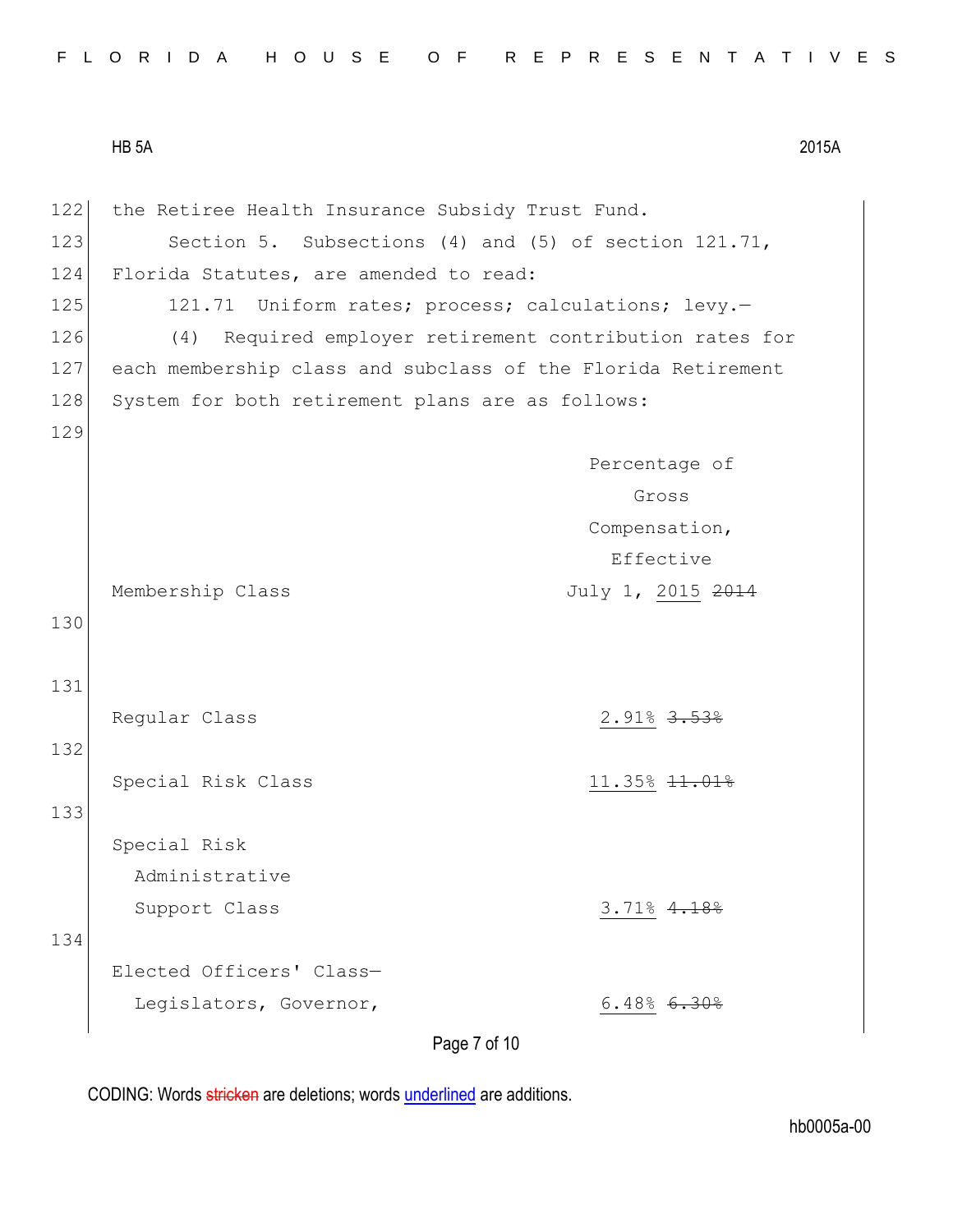|--|

|     | Lt. Governor,                                                    |                                                       |
|-----|------------------------------------------------------------------|-------------------------------------------------------|
|     | Cabinet Officers,                                                |                                                       |
|     | State Attorneys,                                                 |                                                       |
|     | Public Defenders                                                 |                                                       |
| 135 |                                                                  |                                                       |
|     | Elected Officers' Class-                                         |                                                       |
|     | Justices, Judges                                                 | 11.39% $10.10%$                                       |
| 136 |                                                                  |                                                       |
|     | Elected Officers' Class-                                         |                                                       |
|     | County Elected Officers                                          | 8.48% <del>8.36%</del>                                |
| 137 |                                                                  |                                                       |
|     | Senior Management Class                                          | $4.32% \, 4.80%$                                      |
| 138 |                                                                  |                                                       |
|     | <b>DROP</b>                                                      | $4.10\%$ $4.30\%$                                     |
| 139 |                                                                  |                                                       |
| 140 | (5)                                                              | In order to address unfunded actuarial liabilities of |
| 141 | the system, the required employer retirement contribution rates  |                                                       |
| 142 | for each membership class and subclass of the Florida Retirement |                                                       |
| 143 | System for both retirement plans are as follows:                 |                                                       |
| 144 |                                                                  |                                                       |
|     |                                                                  | Percentage of                                         |
|     |                                                                  | Gross                                                 |
|     |                                                                  | Compensation,                                         |
|     |                                                                  | Effective                                             |
|     | Membership Class                                                 | July 1, 2015 2014                                     |
| 145 |                                                                  |                                                       |
|     | Page 8 of 10                                                     |                                                       |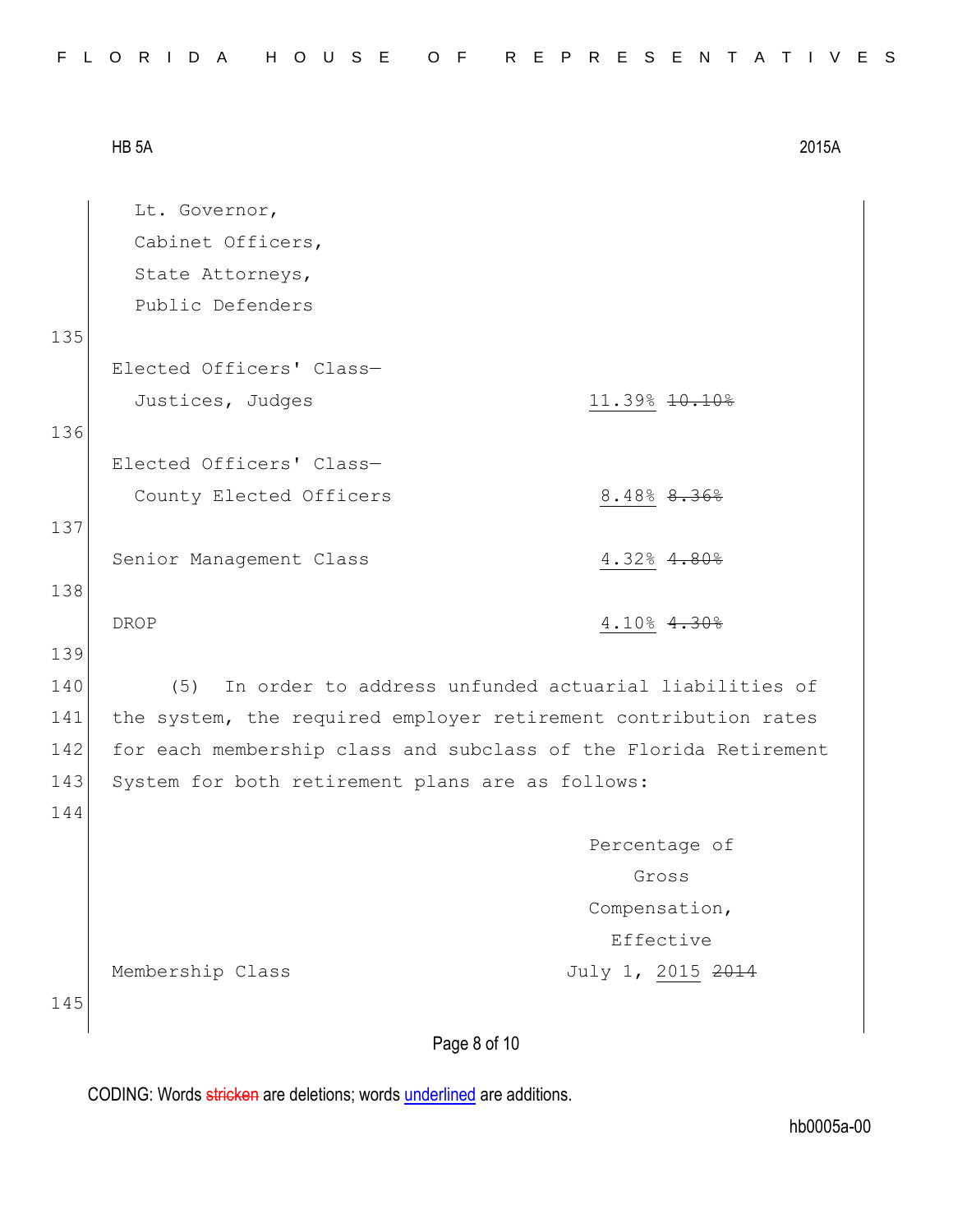|     | HB <sub>5</sub> A               |                         | 2015A |  |  |  |  |  |  |  |
|-----|---------------------------------|-------------------------|-------|--|--|--|--|--|--|--|
|     |                                 |                         |       |  |  |  |  |  |  |  |
| 146 |                                 |                         |       |  |  |  |  |  |  |  |
|     | Regular Class                   | $2.65% \, 2.54%$        |       |  |  |  |  |  |  |  |
| 147 |                                 |                         |       |  |  |  |  |  |  |  |
|     | Special Risk Class              | $8.99\%$ $7.51\%$       |       |  |  |  |  |  |  |  |
| 148 |                                 |                         |       |  |  |  |  |  |  |  |
|     | Special Risk                    |                         |       |  |  |  |  |  |  |  |
|     | Administrative                  |                         |       |  |  |  |  |  |  |  |
|     | Support Class                   | 27.54% 36               |       |  |  |  |  |  |  |  |
| 149 |                                 |                         |       |  |  |  |  |  |  |  |
|     | Elected Officers' Class-        |                         |       |  |  |  |  |  |  |  |
|     | Legislators, Governor,          |                         |       |  |  |  |  |  |  |  |
|     | Lt. Governor,                   |                         |       |  |  |  |  |  |  |  |
|     | Cabinet Officers,               |                         |       |  |  |  |  |  |  |  |
|     | State Attorneys,                |                         |       |  |  |  |  |  |  |  |
|     | Public Defenders                | 37.62% 38.66%           |       |  |  |  |  |  |  |  |
| 150 |                                 |                         |       |  |  |  |  |  |  |  |
|     | Elected Officers' Class-        |                         |       |  |  |  |  |  |  |  |
|     | Justices, Judges                | 22.62%21<br><u> 778</u> |       |  |  |  |  |  |  |  |
| 151 |                                 |                         |       |  |  |  |  |  |  |  |
|     | Elected Officers' Class-        |                         |       |  |  |  |  |  |  |  |
|     | County Elected Officers         | 32.09% 33.58%           |       |  |  |  |  |  |  |  |
| 152 |                                 |                         |       |  |  |  |  |  |  |  |
|     | Senior Management Service Class | 15.41% $15.04%$         |       |  |  |  |  |  |  |  |
| 153 |                                 |                         |       |  |  |  |  |  |  |  |
|     | <b>DROP</b>                     | 7.12% 6.72%             |       |  |  |  |  |  |  |  |
|     | Page 9 of 10                    |                         |       |  |  |  |  |  |  |  |